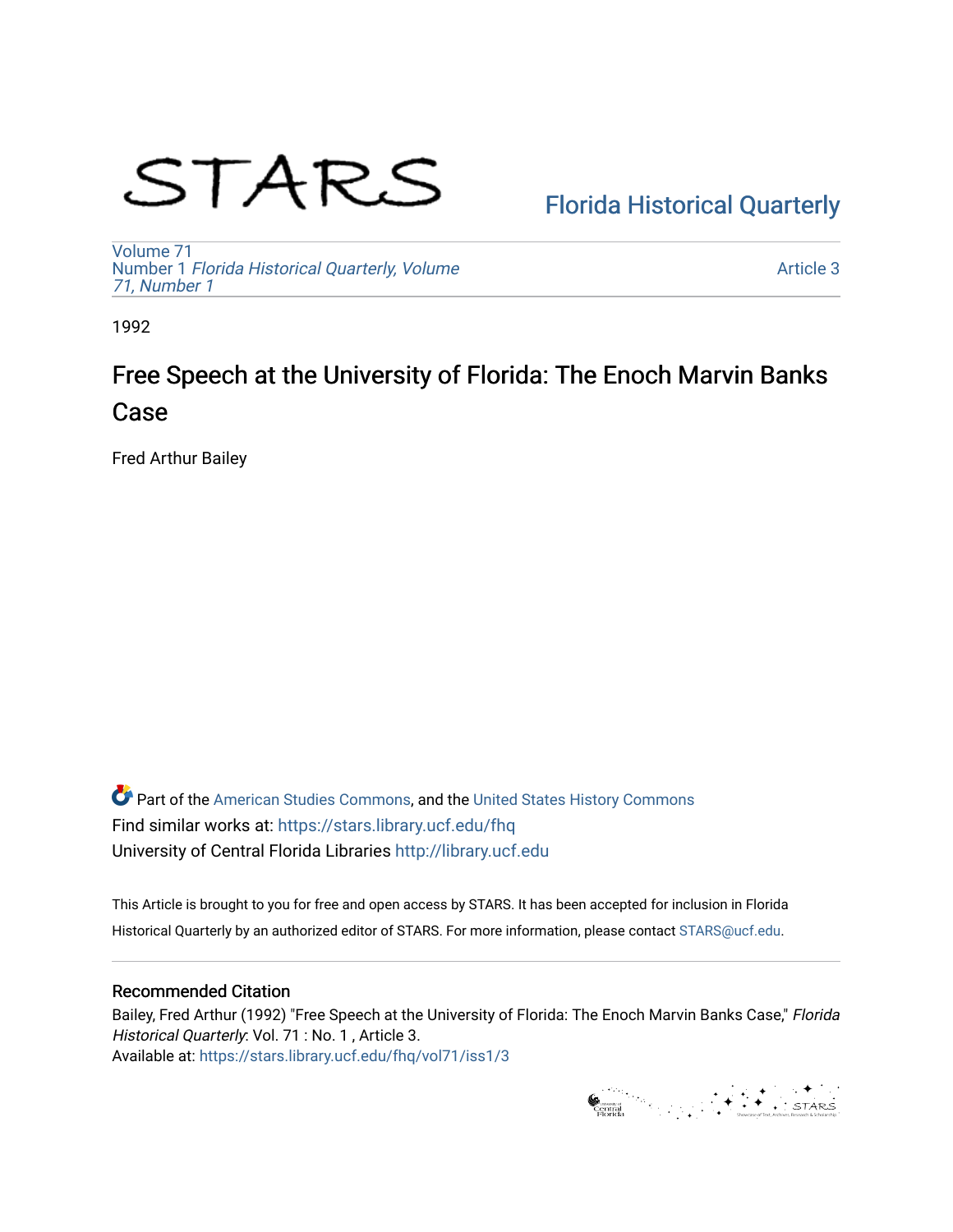### **FREE SPEECH AT THE UNIVERSITY OF FLORIDA: THE ENOCH MARVIN BANKS CASE**

by FRED ARTHUR BAILEY

A<sup>T</sup> the November 1911 meeting of the United Daughters of the Confederacy in Richmond, Virginia, reports by state **T** the November 1911 meeting of the United Daughters of division presidents constituted an important ritual. The women drew strength from each successful membership drive, monument raised, child educated, and aging veteran comforted— all to the greater glory of their southern heritage. Among the honored speakers was Florida's Sister Esther Carlotta. She graciously credited accomplishments in her state to her organization's enthusiastic and patriotic membership.<sup>1</sup> Only once did she call attention to her own efforts. Representing her state division, she had personally "protested against the retention in the Chair of History," at the University of Florida, "of a man whose published writings proved him so unjust to the South's attitude in 1861 as to unfit him for that position." In triumph she reported, "His place has been filled by another."<sup>2</sup>

As Sister Carlotta spoke, Enoch Marvin Banks, the subject of her wrath, lay dying at his sister's home in Newnan, Georgia. His demise on November 21, 1911, brought to a quiet conclusion an intense series of events that not only had forced his resignation as a University of Florida professor but also had demonstrated the remorseless commitment of southern patriotic societies— the United Confederate Veterans, Sons of the Confederate Veterans, and United Daughters of the Confederacy— to their in-

Fred Arthur Bailey is professor of history at Abilene Christian University, Abilene, Texas.

<sup>1.</sup> Sister Esther Carlotta (1864-1944), born in Richmond, Virginia, and a member of Sisters of the Resurrection— an Episcopal order in St. Augustine— served as seventh president of the Florida United Daughters of the Confederacy from 1909 to 1916. See Cathryn Garth Lancaster, *Early Years of the Florida Division UDC, 1896-1921* (n.p., 1983).

<sup>2.</sup> *Minutes of the Eighteenth Annual Convention of the United Daughters of the Confederacy* (Puducah, KY, 1911), 323-24.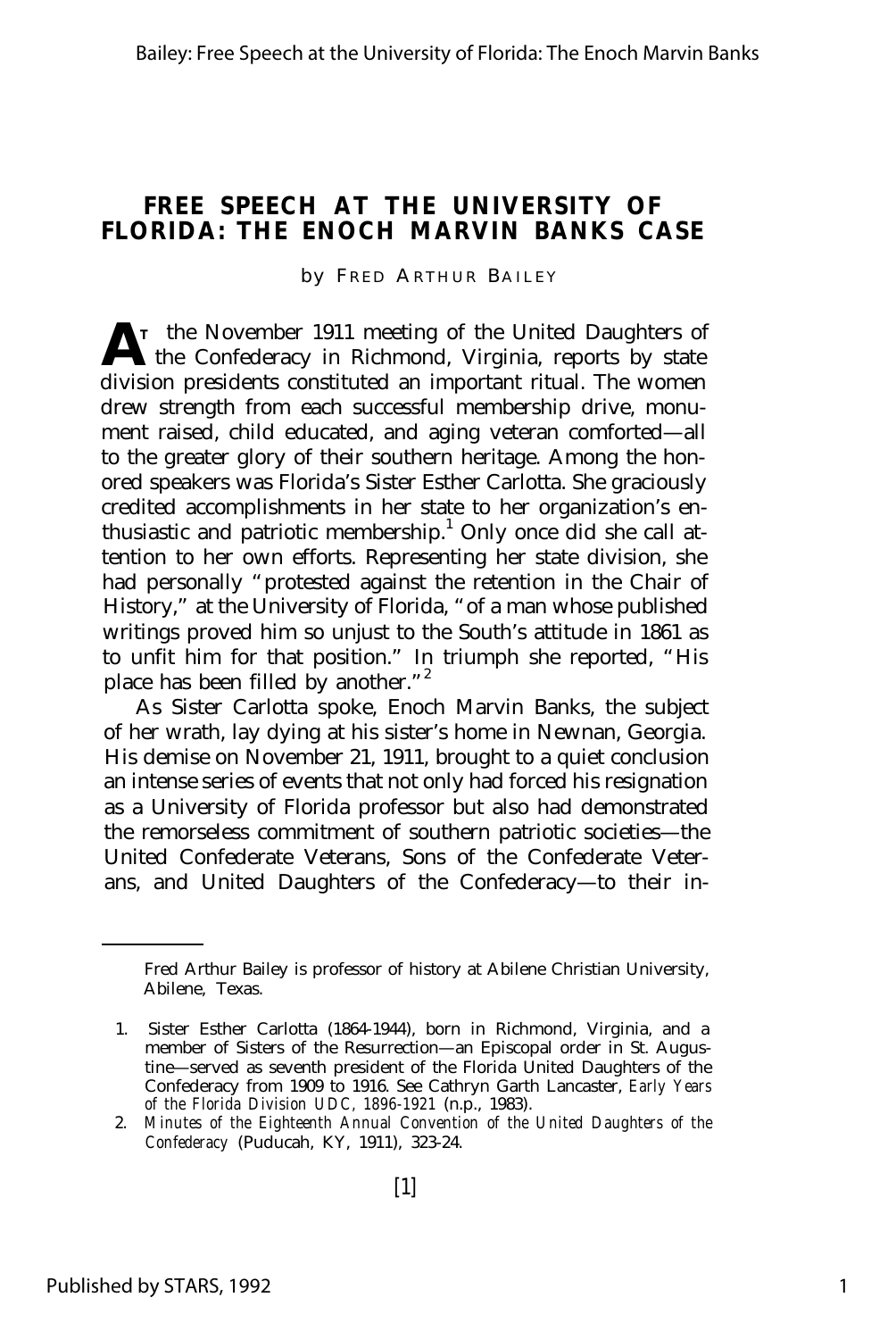terpretation of the past.<sup>3</sup> Banks had offended them by publishing in the *Independent,* an academic magazine published in New York, an article entitled "A Semi-Centennial View of Secession." It was a modest, scholarly article that had first been presented as a discussion paper before the faculty Atheneum Club.<sup>4</sup> In his essay, Banks reasoned that bathed in the "calm light of history," modern Southerners should willingly admit that "slavery was . . . an anachronism in the nineteenth century," that "a confederacy with the recognized right of secession was not the best form of union," and that "the North was relatively in the right, while the South was relatively in the wrong."<sup>5</sup> Blithely unaware of the forces of pragmatic politics, Professor Banks assumed that a southern scholar might pursue freedom of thought wherever it led him. He failed to reckon with Confederate loyalists implacably determined to preserve their own cultural values regardless of historical reality.

The overwhelmingly negative response to Banks's article demonstrated that even fifty years after Fort Sumter, powerful interests remained committed to the "Lost Cause." The Civil War had been a clash between two irreconcilable ideologies. Guided by the transcendental philosophy of rugged individualism and its condemnation of institutional restraints upon personal liberty, antebellum Northerners dwelt uneasily in a federal union that allowed southern aristocrats to thwart the ambitions of other whites through their control of institutions producing wealth, education, and social advancement and to restrain the freedom of blacks through the institution of slavery.<sup>6</sup> The South's elites created an intellectual paradigm premised upon man's innate inequality, and Southerners assumed that social

<sup>3.</sup> Newnan [GA] *Herald and Advertiser,* November 24, 1911; Coweta County Genealogical Society, comp., *Coweta County Georgia Cemeteries* (Roswell, GA, 1986), 444.

<sup>4.</sup> Samuel Proctor and Wright Langley, *Gator History: A Pictorial History of the University of Florida* (Gainesville, 1986), 46. The Atheneum Club was organized in 1905 as a social and literary organization for faculty and administrators of the University of Florida. At its monthly meetings, members presented papers based on their research and interests. The club continues in operation today.

<sup>5.</sup> Enoch Marvin Banks, "A Semi-Centennial View of Secession," *Independent* 70 (February 9, 1911), 302-03.

<sup>6.</sup> Paul F. Boller, Jr., *American Transcendentalism, 1830-1860: An Intellectual Inquiry* (New York, 1974), 99-134; Stanley M. Elkins, *Slavery: A Problem in American Institutional and Intellectual Life* (Chicago, 1959), 164-93, 220-22.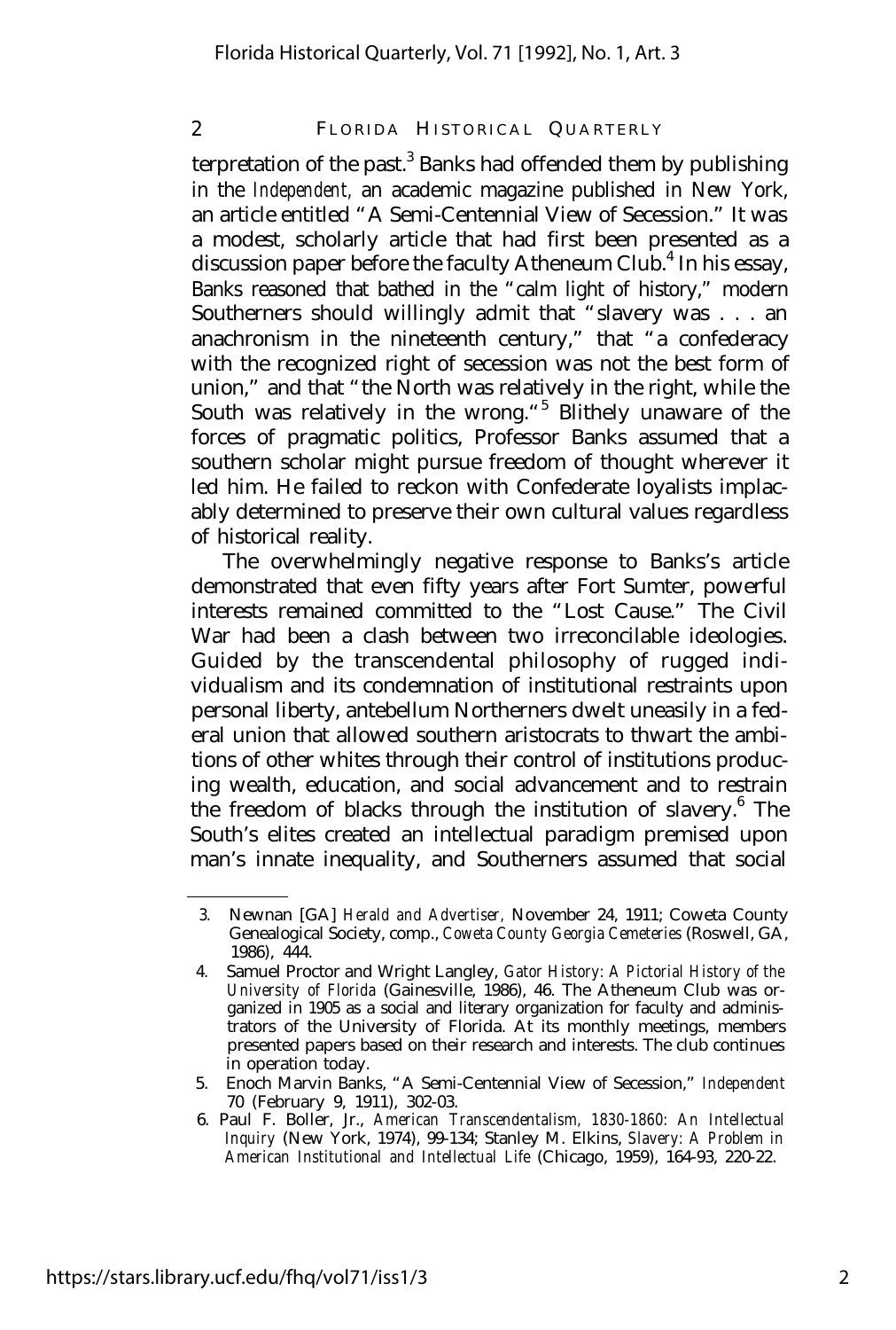

Enoch Marvin Banks, c. 1897. *Photograph was reproduced with permission from the Robert Jesse Travis Collection, Special Collections Department, Robert W. Woodruff Library, Emory University, Atlanta, Georgia.*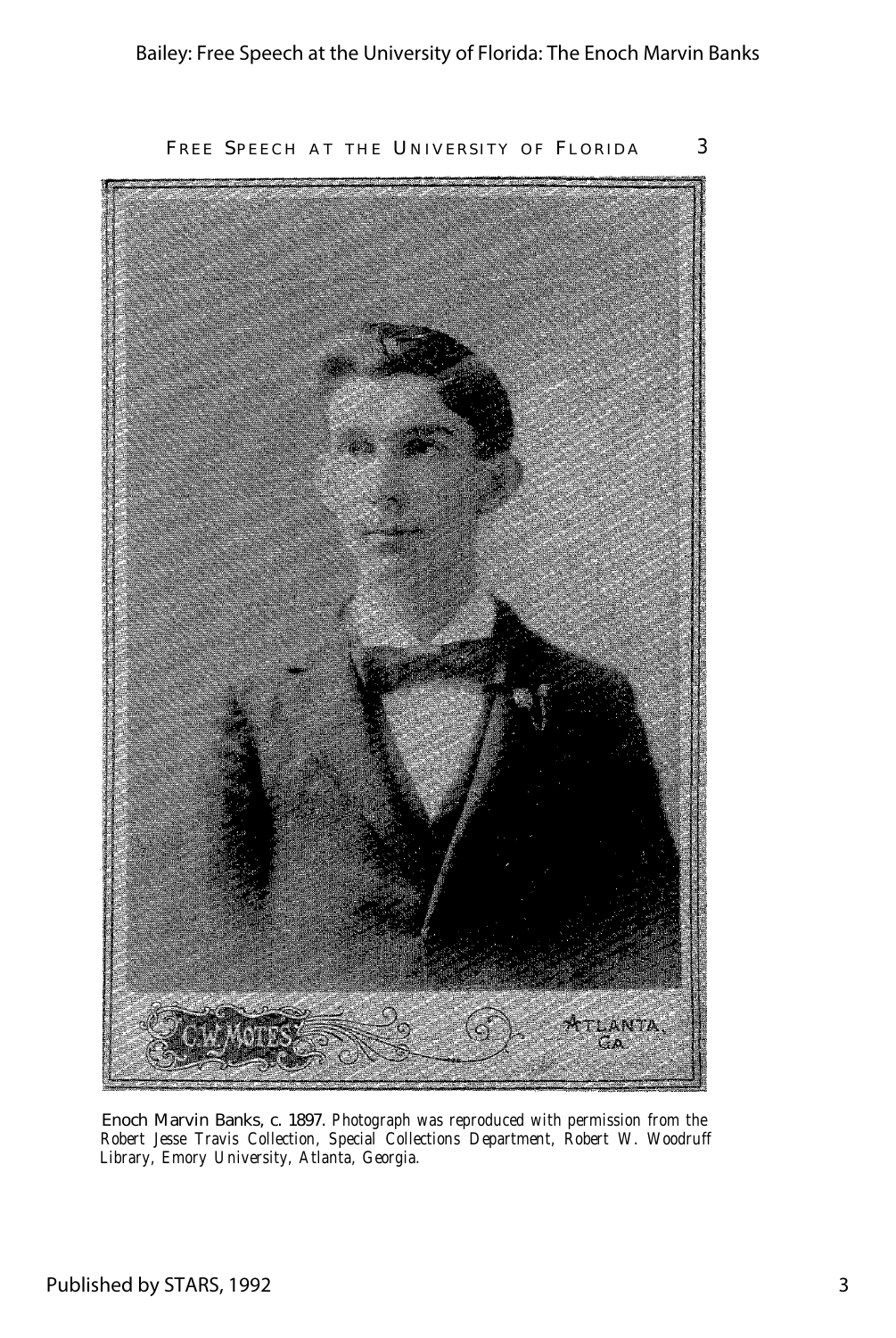order was best served when every individual resided in his " proper place."<sup>7</sup> Military defeat had failed to shake this patrician ethic. Postbellum aristocrats still practiced their social philosophy by reducing most blacks to peonage, driving white farmers into tenancy, and restraining the civil rights of both blacks and nonelite whites. This unreconstructed South clung to its cultural values and marched out of step from a nation fond of egalitarian pronouncements.<sup>8</sup>

Late nineteenth-century northern historians, caught up in their own worship of democracy and national progress, condemned the Old South's slave-rich planters for bringing on the destructive Civil War. In turn, Southerners were offended by what they interpreted as northern attacks upon the South— attacks that in reality were harsh critiques of southern aristocrats. In thick tomes, James Ford Rhodes, James Schouler, John Bach McMaster, and Hermann von Holst prosecuted the antebellum planter class, condemning its antiquarian social and economic philosophies, exposing its inhumanity toward other whites and black slaves, and placing upon it the onus of war guilt.<sup>9</sup>

Resenting these charges, the South's "best families" searched for an alternate historical interpretation that recognized their legitimate right to dominate southern society. Once formulated, the patrician's view of southern history became a cornerstone for the maintenance of a stratified social order. The region's elites could not tolerate any challenge to their prescribed past, and the Confederate societies became the agents both to disseminate their teachings and to root out all heresies.<sup>10</sup>

Cloistered in the artificial environs of academia, Professor Banks had neither an appreciation for the political ramifications

<sup>7.</sup> James Oakes, *The Ruling Race: A History of American Slaveholders* (New York, 1982), 208-24.

<sup>8.</sup> James L. Roark, *Masters Without Slaves: Southern Planters in the Civil War and Reconstruction* (New York, 1977), 55-56.

<sup>9.</sup> James Ford Rhodes, *History of the United States from the Compromise of 1850 to the End of the Roosevelt Administration,* new ed., 9 vols. (New York, 1928); James Schouler, *History of the United States of America, under the Constitution,* 7 vols. (New York, 1880-1913); John Bach McMaster, *A History of the People of the United States,* 8 vols. (New York, 1883-1913); Hermann von Holst, *The Constitutional and Political History of the United States,* 8 vols. (Chicago, 1881-1892).

<sup>10.</sup> Fred Arthur Bailey, "Textbooks of the Lost Cause: Censorship and the Creation of Southern State History," *Georgia Historical Quarterly* 75 (Fall 1991), 507-33.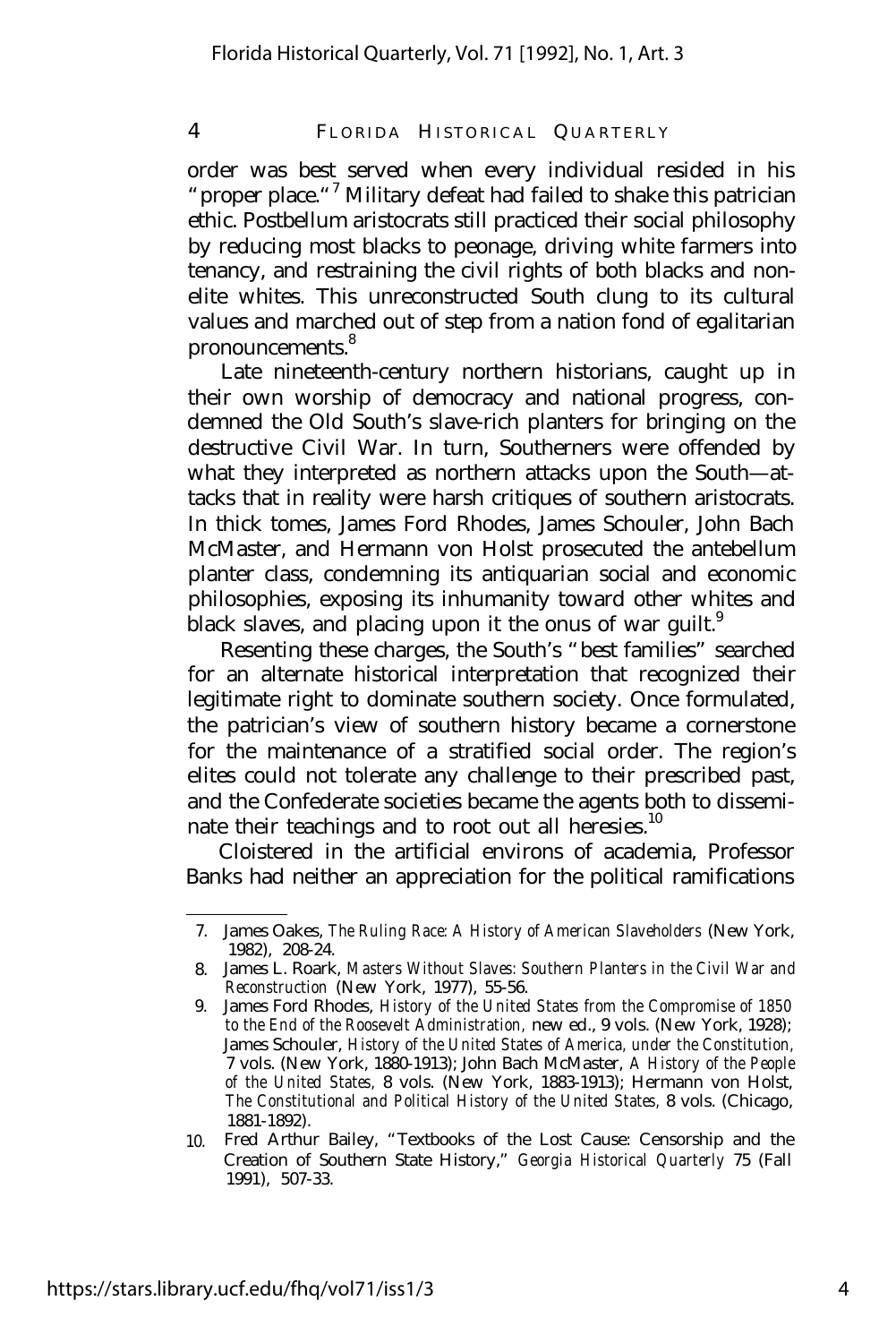of his ideas nor the personal fortitude to withstand an assault by those whose values he threatened. Banks assumed that a modern South committed to the expansion of industry and to the enlargement of its educational facilities had become "tolerant of a free discussion of its past and present policies."<sup>11</sup> Having expressed his views in the relatively safe company of his academic peers, he seemed unaware of the cruel realities extant beyond his campus.

A shy thirty-four-year-old bachelor in 1911, Banks had lived a sequestered life. He was the tenth of eleven children born to a prosperous farmer in Coweta County, Georgia. Encouraged by his widowed mother, he entered Emory College, earning his bachelor's degree in 1897 and his master's degree three years later. He then engaged in additional graduate work at New York's Columbia University where he received his doctorate in history and economics in 1905. After a brief posting as an instructor of economics at the University of Pennsylvania, he garnished his education with a year of post-doctoral study in Germany.<sup>12</sup>

Banks's path to the University of Florida in Gainesville continued with a short tenure as an acting professor of history and economics at Emory during the academic year 1902-1903. There he impressed Andrew Sledd, the school's Latin professor, who in 1904 became president of Florida's newly designated state university for white male students. In 1907, Sledd appointed Banks as professor of History and Economics.<sup>13</sup>

By birth a Southerner and by training a student of historic and economic values, Banks developed his own model of the modern South. His controversial article in *Independent* magazine was but one element of his larger understanding of his region's dynamics. He bewailed its economic inferiority relative to the North, believing it resulted from a Civil War legacy that left the South committed to farm tenancy, the one-party system, and a

<sup>11.</sup> Banks, "Semi-Centennial View of Secession," 299.

<sup>12.</sup> Newnan-Coweta Historical Society, comp., A *History of Coweta County, Georgia* (Roswell, GA, 1988), 202; Manuscript returns of the Eighth United States Census, 1860, Coweta County, GA, schedule I (free population), National Archives Microfilm Publications M653, roll 118; Newnan [GA] *Herald and Advertiser,* November 24, 1911; *Catalogue of the University of the State of Florida, 1907-1908* (Gainesville, 1908), 6.

<sup>13.</sup> Andrew Sledd, "The Dismissal of Professor Banks," *Independent* 70 (May 25, 1911), 1113; Proctor and Langley, *Gator History,* 46.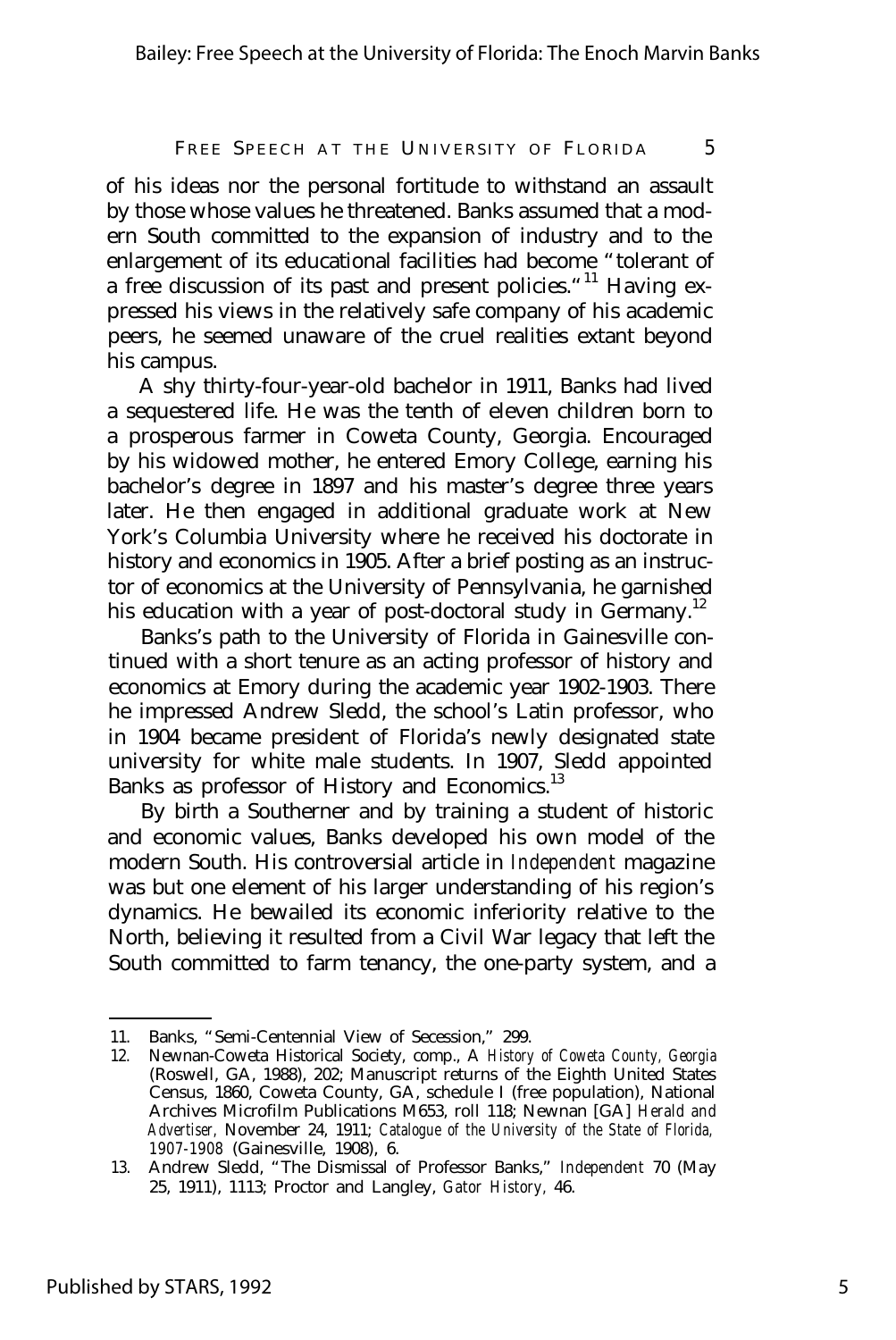historical bitterness germinated in defeat. Banks's earlier published articles demonstrated his resolve that each of these difficulties should be remedied. $14$ 

Little in Banks's writings would have caught the attention of Confederate societies or have been particularly offensive to them. An intellectual elitist with small confidence in the common man, he was nonetheless repulsed by farm tenancy with its characteristic mortgaging of crops to banks and merchants. Since Banks had limited faith in the ability of most whites and virtually all blacks to comprehend the intricacies of a modern market economy, his solution to the problem was the reinvention of the plantation system. To be sure, many whites and "the more intelligent negroes" might have small land holdings, but the majority of the South's acreage would be cultivated on large, efficient estates worked by hired labor. In his paradigm, the South would achieve economic parity with the North once wage-earning farm laborers were emancipated from the usury of the general store.<sup>15</sup>

Banks approved of the South's crusade to eliminate black voters, seeing it as a positive move toward ending sectional strife. With "an ignorant negro electorate" no longer a factor in southern elections, he assumed that white voters would cease to look upon the Democratic party as a bulwark against black domination, and the resulting two-party system would make the South politically indistinguishable from the North.<sup>16</sup> To Banks, all that remained for a complete reconciliation between the formerly warring sections was for the South to compromise with the North in its interpretation of the Civil War and its causes.

Banks's article appeared in *Independent* on February 9, 1911, precisely fifty years to the day after the official formation of the Confederate States of America. He acknowledged that those Southerners whose fathers and grandfathers had sacrificed for what they considered a "righteous and altogether splendid cause" took umbrage at interpretations placed upon the past by histo-

<sup>14.</sup> Enoch Marvin Banks, "Tendencies Among Georgia Farmers," *The South Atlantic Quarterly* 3 (April 1903), 109-16; Banks, *The Economics of Land Tenure in Georgia* (New York, 1905); Banks, "The Passing of the Solid South," *The South Atlantic Quarterly* 8 (April 1909), 101-09; Banks, "Labor Supply and Labor Problems," *Annals of the American Academy of Political and Social Science* 35 (January 1910), 143-49.

<sup>15.</sup> Banks, "Tendencies Among Georgia Farmers," 112, 114-16.

<sup>16.</sup> Banks, "Passing of the Solid South," 101, 103.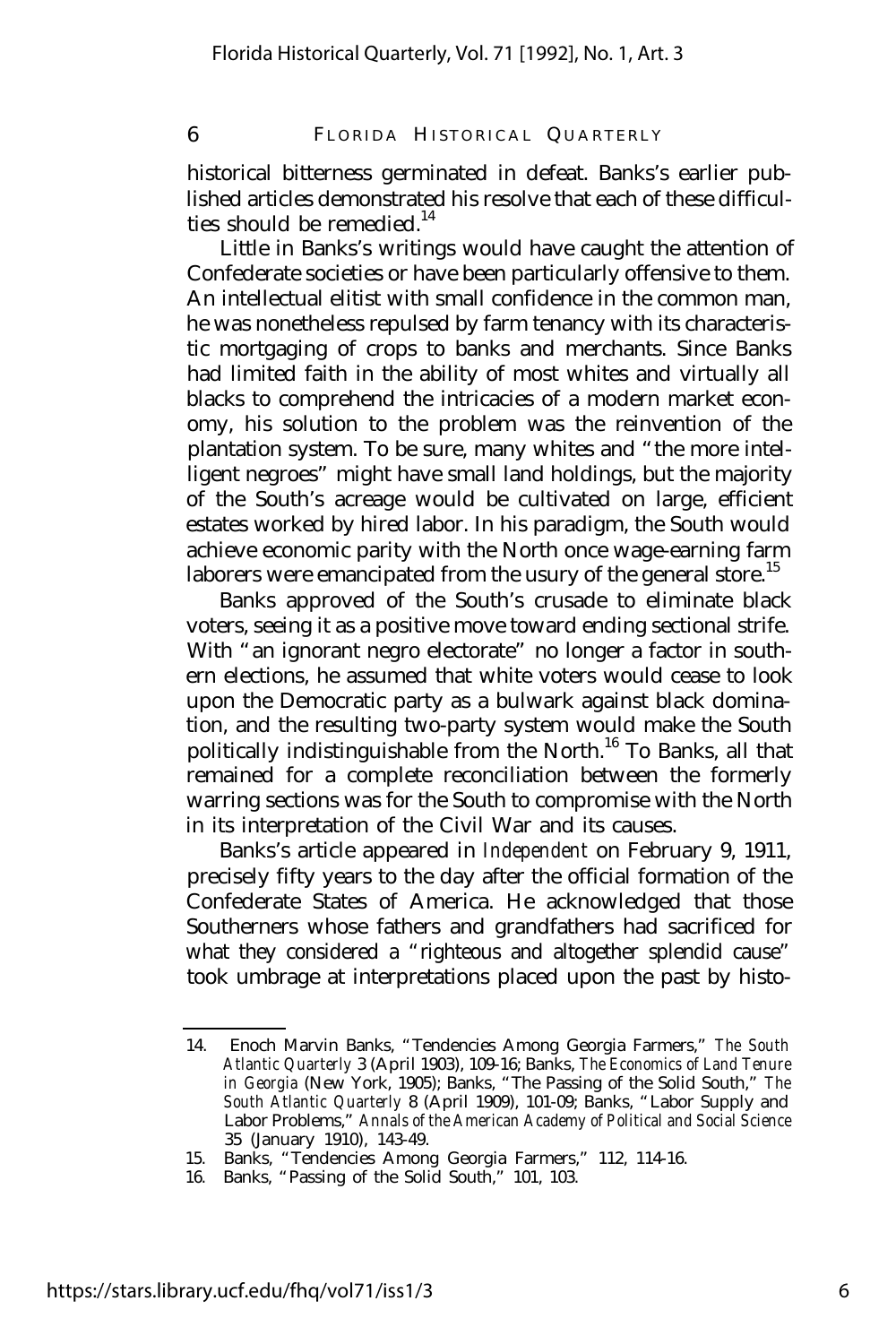

Enoch Marvin Banks. *From the Seminole: The Yearbook of the University of Florida, 1911.*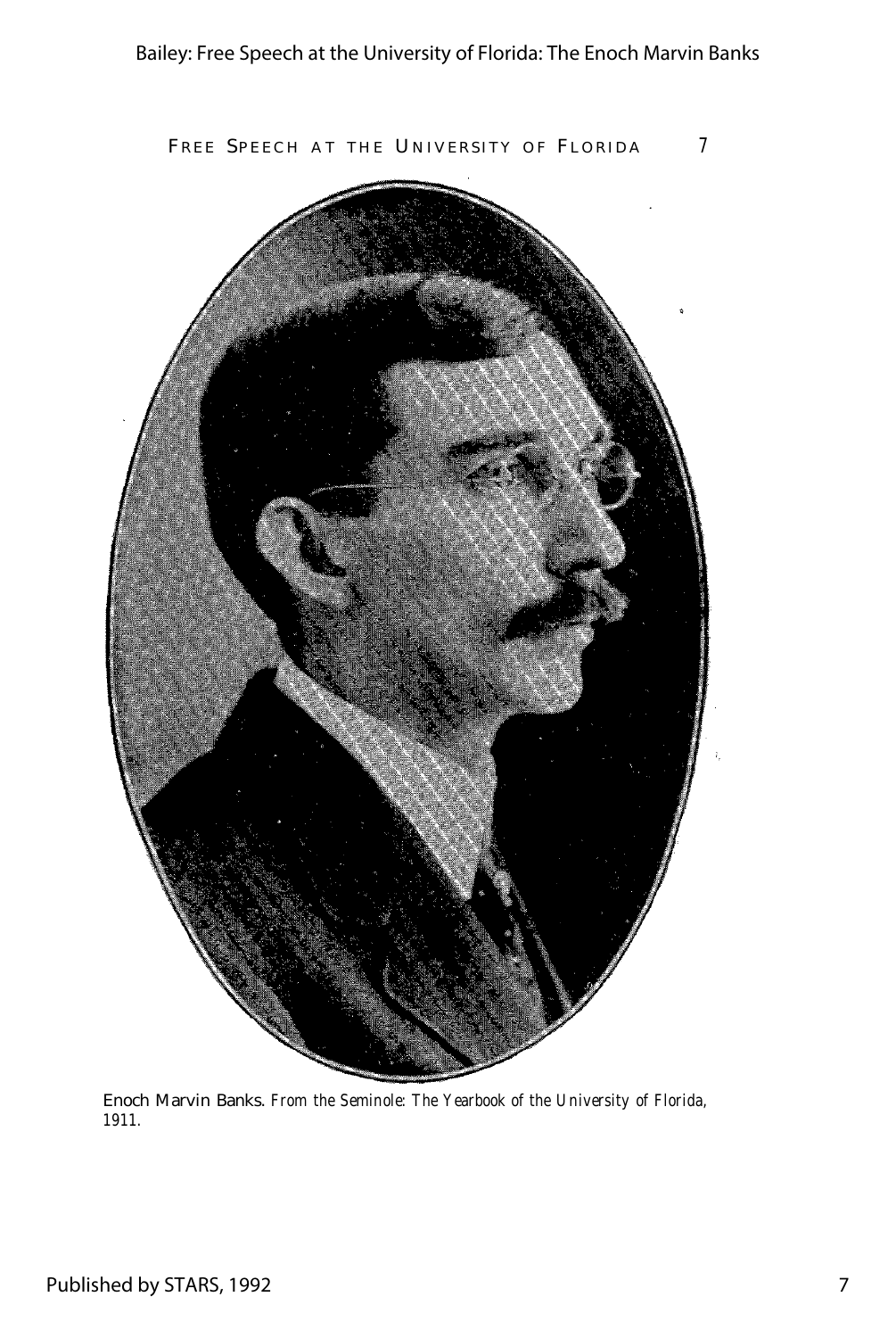rians from other sections of the country and from other parts of the world— evaluations "on the whole unfavorable to [the South's] wisdom and righteousness." In spite of this, Banks naively thought that as "a Southerner who belongs to an entirely new generation and who has an unbounding faith in his section's future," he could reason with his contemporaries, helping them put aside old prejudices and move toward political and social progress.  $17$ 

Essentially, Banks argued that the defense of slavery and states' rights by Jefferson Davis and Alexander Stephens was out of touch with a nineteenth-century world dedicated to free labor and nationalism. Thus, Abraham Lincoln had advocated "a principle of political organization in harmony with the age in which he lived" while Davis had stood for "a principle out of harmony with his age and discredited by the history of Europe during the past thousand years." Banks believed that if Southerners would make a "frank . . . acknowledgement of [the South's] errors, where errors were found," then the resulting spirit of liberal thinking would do much toward making the section an integral part of the nation.<sup>18</sup>

Shortly after the article appeared, Banks mailed a copy to former University of Florida President Andrew Sledd, who had left Florida to become president of Southern University in Greensboro, Alabama. Sledd immediately recognized Banks's peril. A decade earlier, Sledd published a protest of the white South's barbaric practice of lynching blacks, and the ensuing controversy forced his resignation from Emory. Only his connection by marriage to Emory College's politically powerful Candler family enabled him to find new employment and eventually to restore his academic stature. Having learned from experience that the South had limited toleration for academic freedom, he shared this painful lesson with Banks.<sup>19</sup>

<sup>17.</sup> Banks, "Semi-Centennial View of Secession," 299.

<sup>18.</sup> Ibid., 300-03.

<sup>19.</sup> Sledd, "Dismissal of Professor Banks," 1113; Ralph E. Reed, Jr., "Emory College and the Sledd Affair of 1902: A Case Study in Southern Honor and Racial Attitudes," *Georgia Historical Quarterly* 72 (Fall 1988), 463-92; Terry Lee Matthews, "The Emergence of a Prophet: Andrew Sledd and the 'Sledd Affair' of 1902" (Ph.D. dissertation, Duke University, 1990); Charles Foster Smith, "Professor Sledd and Emory College," *The Nation* 75 (September 25, 1902); *The Emory Alumnus* 8 (November-December 1932).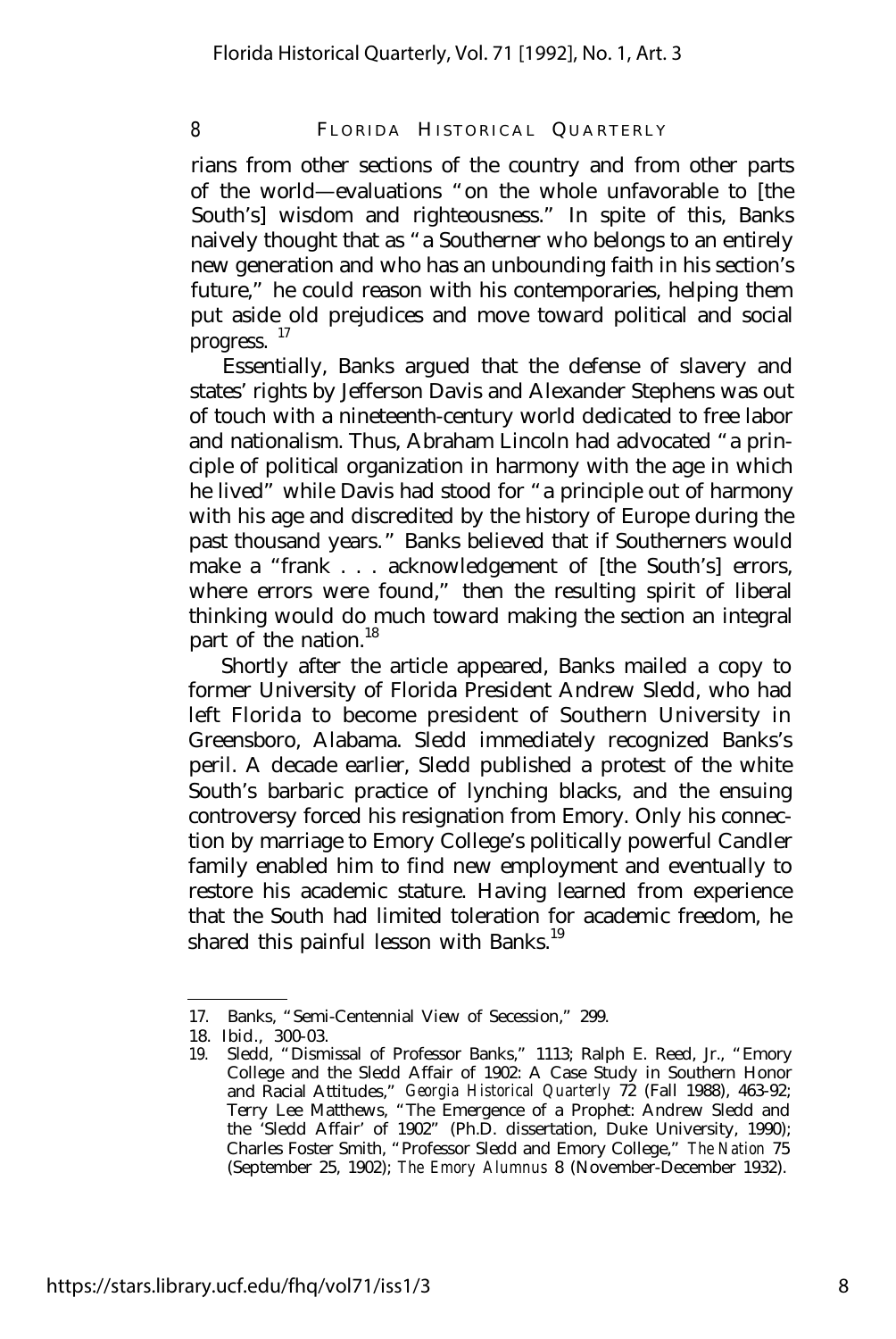Reacting to Sledd's communication, Banks protested that his article had been written "with an earnest desire to make some contribution toward promoting a liberal intellectual life . . . in the South." As a historian, he frequently had criticized antebellum southern moderates for their failure to set in motion the gradual removal of slavery. If "I censure them . . . for failing to measure up to the demands of their age," he asked, then how "can I excuse myself from making the attempt . . . to liberate our minds. "<sup>20</sup> The Confederate societies would soon give Professor Banks a practical lesson as to why an earlier generation had remained silent.

Ironically, the United Confederate Veterans, Sons of the Confederate Veterans, and United Daughters of the Confederacy also articulated a desire for sectional reconciliation and a belief that unbiased historical interpretation was the key to its accomplishment. Their definition of "unbiased," however, was the universal recognition of the South's righteousness in 1861. The three organizations cooperated in condemning the sectionalism of northern historians, establishing lists of approved and disapproved textbooks, and demanding that teachers and school administrators adhere to their interpretation of the past. Insisting that northern-authored books be replaced by "national" histories more just to the South, the history committee of the United Confederate Veterans set as its goal in 1898 "the elimination from all literature . . . offensive phrases which are adapted to provoke sectional feeling." In 1895, the UCV chairman had defined the essential elements of this southern-supported national history. He denied that the Civil War had any relationship to "the high moral purpose of the North to destroy slavery" and stressed instead "the dignified withdrawal of the Southern States from the Union" to preserve rights guaranteed by the Constitution. A decade later, a leader in the United Daughters of the Confederacy pledged that her organization would not rest "until all the world admits that the Confederate soldiers were . . . justified in their construction of constitutional rights" and "until every text-book so teaches our children."<sup>21</sup>

<sup>20.</sup> Sledd, "Dismissal of Professor Banks," 1113.

<sup>21.</sup> "Proceedings of the U.C.V., Atlanta," *Confederate Veteran* 6 (October 1898), 478; "Report of the Historical Committee," *Confederate Veteran* 3 (June 1895), 165; Mrs. W. C. H. Merchant, "Report of the Historical Committee, U.D.C., *Confederate Veteran* 12 (February 1904), 64. For a sample of Confed-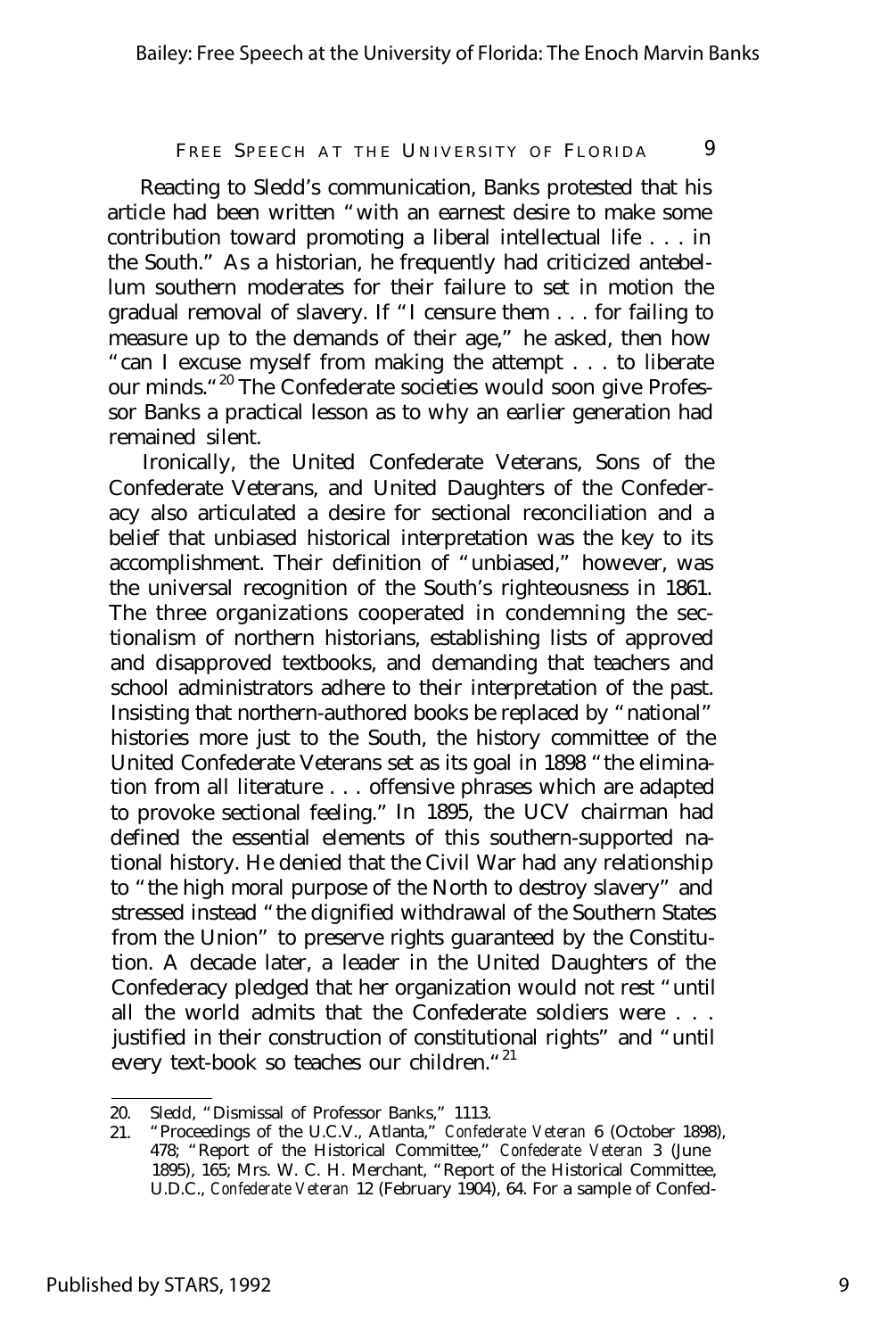Florida's Confederate societies eagerly joined in the crusade to purify southern history. As early as 1898, the United Daughters in Ocala pressured their school board to remove what they described as offensive works from the classroom. In 1903, the UDC Florida president railed against textbooks that had "caused the hot blood of anger to rush to [her] face." Well into the century, the Martha Reed Chapter of the United Daughters censored textbooks used in Jacksonville's public schools. In the same 1911 speech in which Sister Esther Carlotta boasted of Banks's removal from the University of Florida, she also praised her state division for its "vigorous work in behalf of just Southern histories for Florida schools."<sup>22</sup>

Caught in his intellectual hauteur, Banks was woefully ignorant of the Confederate societies' commitment to their historical interpretations. For two months following publication of his article, he stood in the vortex of a free speech controversy. In the end, he suffered defeat, destruction of his career, and collapse of his health. The drama involved a mixed cast, including Willis M. Ball, editor of the *Florida Times-Union* of Jacksonville; University of Florida President Albert A. Murphree; the five-member Florida Board of Control; a radical ex-state senator; Governor Albert W. Gilchrist; vociferous elements of the Confederate societies; and Georgia's Atlanta *Constitution.* However comfortable Banks may have felt in the calm debate of his Gainesville classroom, he was ill-prepared for the general public's emotional condemnation of his ideas.

At first Banks seemed to relish the prospect of published criticisms, seeing in them a chance for public rebuttal and oppor-

erate societies' advocacy of censorship, see Stephen D. Lee, *Report of the United Confederate Veteran Historical Committee* (n.p., 1894); J. William Jones, *Action of R. E. Lee Camp, No. 1, Sons of Confederate Veterans, and R. E. Lee Camp, No. 1, C. V., in Regard to Barnes's Brief History of the United States* (Richmond, 1895); John Cussons, *United States "History" As the Yankee Makes and Takes* (Glen Allen, VA, 1900); Hunter McGuire and George L. Christian, *The Confederate Cause and Conduct in the War Between the States* (Richmond, 1907); *Minutes of the Ninth Annual Reunion of the United Sons of Confederate Veterans . . . 1904* (New Orleans, 1904), 19-31; and *Minutes of the Eleventh Annual Reunion of the United Sons of the Confederate Veterans . . . 1906* (Nashville, 1907), 170-206.

<sup>22.</sup> Lancaster, *Early Years of the Florida Division UDC,* 28-30; Florence Murphy Cooley, "President's Annual Address," *Proceedings of the Eighth Annual State Convention of the Daughters of the Confederacy, Florida Division* (n.p., 1903), 12.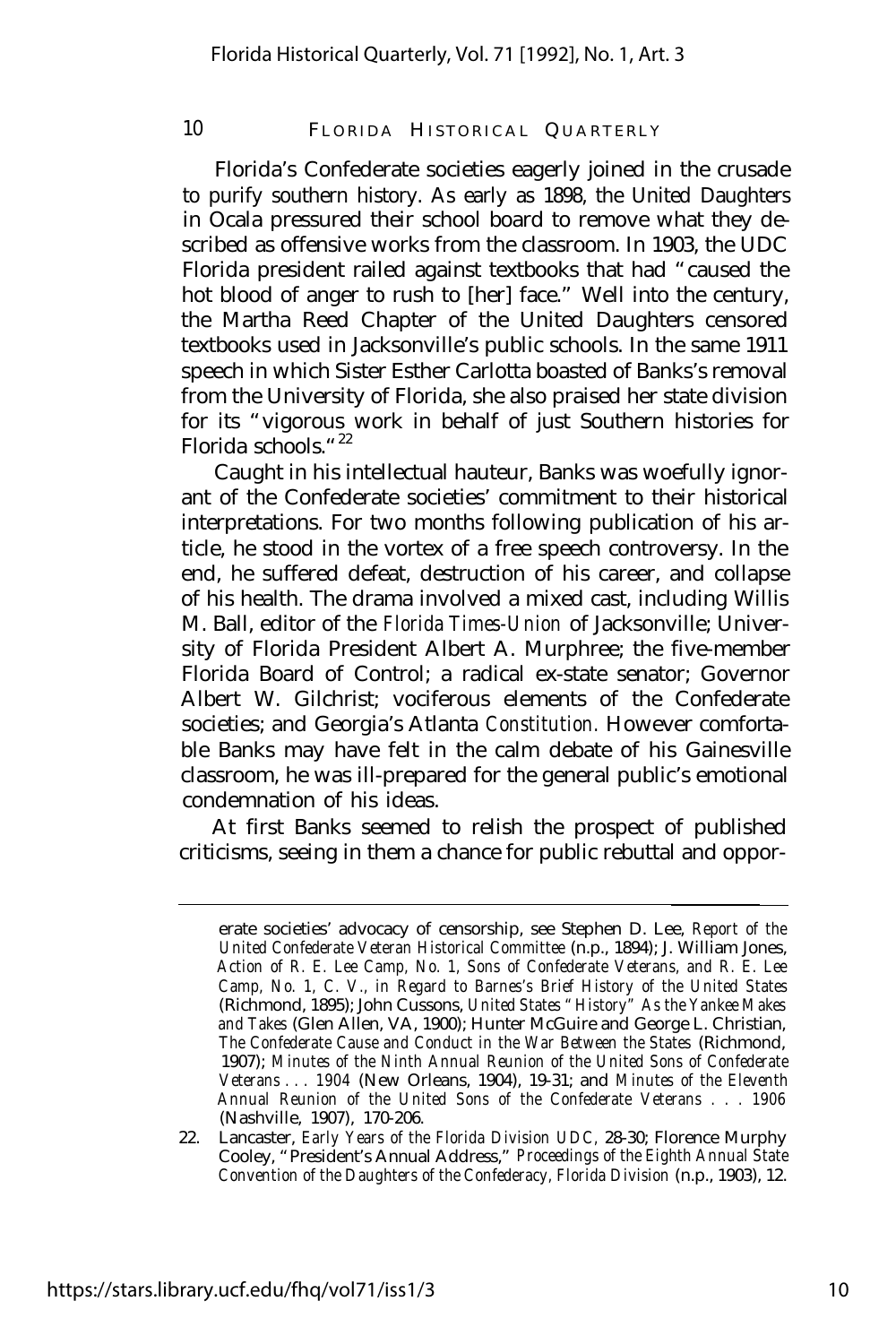tunities to expand upon his themes. $23$  He soon learned, however, that his critics were less interested in attacking his ideas and more intent upon destroying the man who possessed them. Two editorials in the Jacksonville *Florida Times-Union,* one of the state's most influential newspapers, set the tone for much that would follow. On February 16, Editor Ball questioned Banks's "peculiar" interpretation of Lincoln's actions in 1861. Since the right of secession was constitutionally valid, Ball reasoned that Banks's affirmation that Lincoln had "a duty higher than the law" to preserve the Union contained dangerous ramifications. "Accept this dictum," he declared, "and this country ceases to be a republic, the constitution loses its authority and conscience becomes our guide instead of law."<sup>24</sup> Four days later, the editor deemed the subject of Banks's article worthy of a second and stronger censure. For such a man as Banks to teach "a generation of men and women . . . in our country . . . is to grow anarchists by wholesale and to give moral consent to the subversion of government." While Ball expressed confidence that the professor's subversive pronouncements did not represent the teachings of the University of Florida, he demanded "a word from the authorities of the university, either in support of Dr. Banks or in explicit denial of responsibility for his utterance."<sup>25</sup> This was a harbinger of even harsher complaints to follow.

Shaken by the Jacksonville editor's rancor, Banks immediately wrote University of Florida President Albert A. Murphree claiming that the *Times-Union* had misrepresented his views. Banks did not believe the people of Florida would disagree with him if his ideas were fairly presented, and he offered to resign should his teachings bring "any wave of unpopularity upon the University.<sup>"26</sup> Before Murphree could formulate a re-

<sup>23.</sup> Enoch Marvin Banks to Albert A. Murphree, February 20, 1911, box 15, Albert A. Murphree Administrative Policy Records, 1909-1927, University of Florida Archives, George C. Smathers Libraries, Gainesville (hereafter Murphree Records).

<sup>24.</sup> Jacksonville *Florida Times-Union,* February 16, 1911.

<sup>25.</sup> Ibid., February 20, 1911. Florida's Confederate societies believed in the inherent right of secession; they only admitted that the Civil War demonstrated the inexpediency of the action. See Esther Carlotta, "The Spirit of the Southern Confederacy," a speech delivered to the Anna Dummett Chapter of the United Daughters of the Confederacy, St. Augustine, June 3, 1909, "Florida Division of UDC Scrapbooks," vol. III, Florida Room, State Library of Florida, Tallahassee.

<sup>26.</sup> Banks to Murphree, February 20, 1911, box 15, Murphree Records.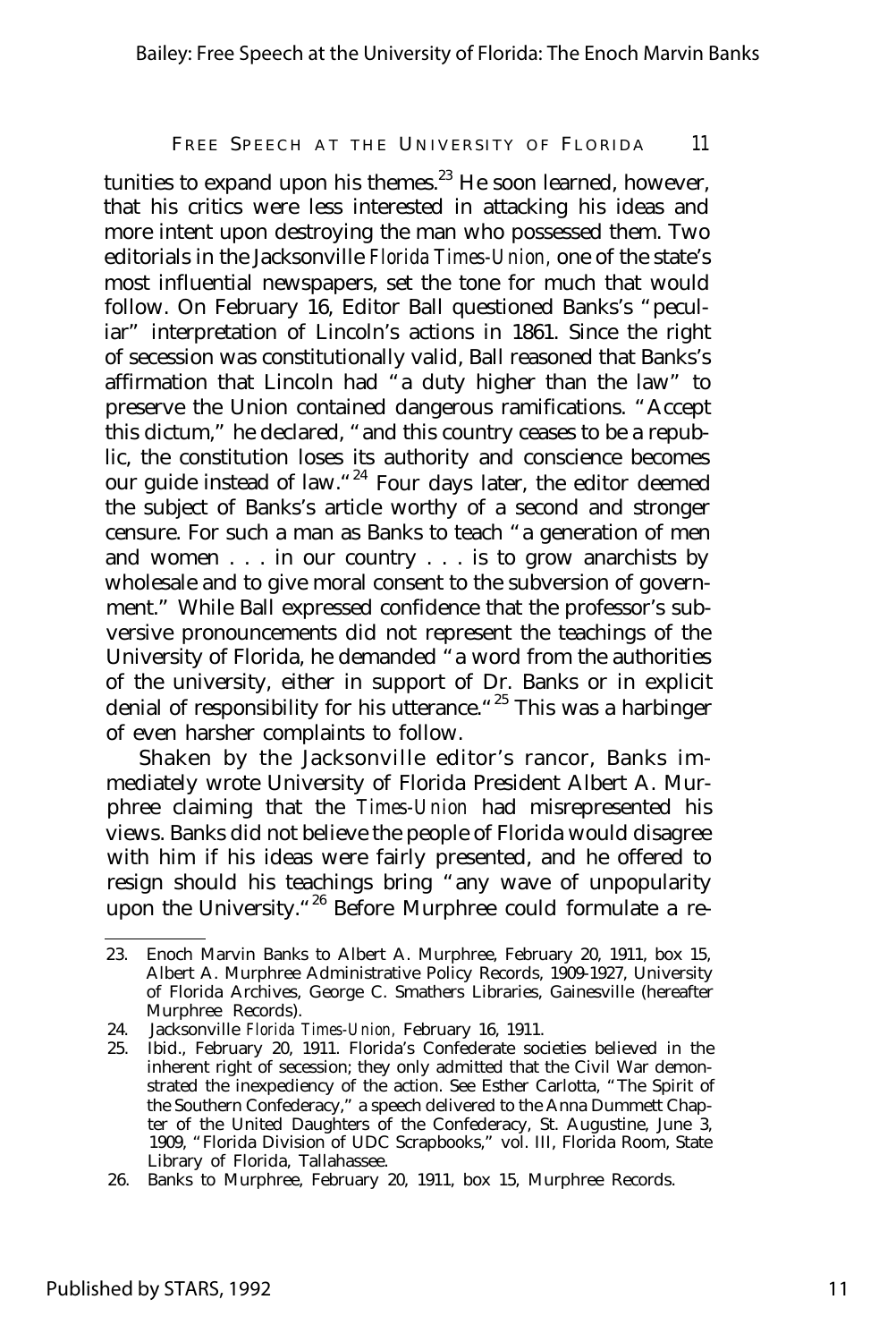sponse, however, another more formidable voice urged Bank's removal.

The new attack came from John Shepard Beard, a former state legislator popular among the Confederate societies. Although he had been too young to fight in the Civil War, Beard's grandfather had been a delegate to Florida's secession convention in January 1861, and his father, a prominent west Florida planter, served as a Confederate colonel. Elected to the Florida Senate from Pensacola, Beard was best remembered for two strident speeches demanding the disfranchisement of "the negro without equivocation" and for an incident in which he threatened impeachment proceedings against Governor Albert W. Gilchrist for proposing that the state celebrate Lincoln's birthday.<sup>27</sup> Shortly before 1911, Beard moved to Virginia, but he retained a lively interest in Florida and considered Banks a menace to its tranquility. Having composed an open letter of protest, he distributed. it to newspapers across the state.<sup>28</sup>

On February 26, the Tampa *Morning Tribune* became the first to publish Beard's angry missive. It indicted Banks's *Independent* article as "an insult to every Confederate veteran, every son of a veteran, and every daughter of the Confederacy." By denying the legal right of secession, the "professor of history and economics in the principal institution of learning in the State" undercut the fundamental rule of law. "Thank God," Beard proclaimed, "the Southern statesmen of '61 to '65 had a higher concept of their moral and constitutional obligations." Will "our people submit to this insult and outrage from a salaried officer of the State?" he asked in his indignant conclusion. "Will our people endanger the intellectual and moral integrity of the youth

<sup>27.</sup> Roland H. Rerick, *Memoirs of Florida,* Francis P. Fleming, ed., 2 vols. (Atlanta, 1902), I, 434-35; James W. Garner, "The Dismissal of Professor Banks," *Independent* 70 (April 27, 1911), 900; John Shepard Beard, *Address of Hon. John S. Beard, of Pensacola, at Defuniak Springs, Florida, March 16, 1901, at the Reunion of 1st Florida Brigade, United Confederate Veterans* (n.p., 1901); Beard, *Speech of John S. Beard in the Senate of the State of Florida, April 16, 1907, on the Resolution Proposing an Amendment to the State Constitution Limiting the Franchise to the White Males of and Over 21 Years of Age (Pensacola, 1907);* Beard, *Speech of John Shepard Beard in the Senate of the State of Florida, April 30, 1909, the Senate Having Under Consideration Senate Joint Resolution No. 18, Proposing an Amendment to the State Constitution, Limiting the Elective Franchise to White Males* (Tallahassee, 1909).

<sup>28.</sup> See, for example, Tampa *Morning Tribune,* February 25, 1911.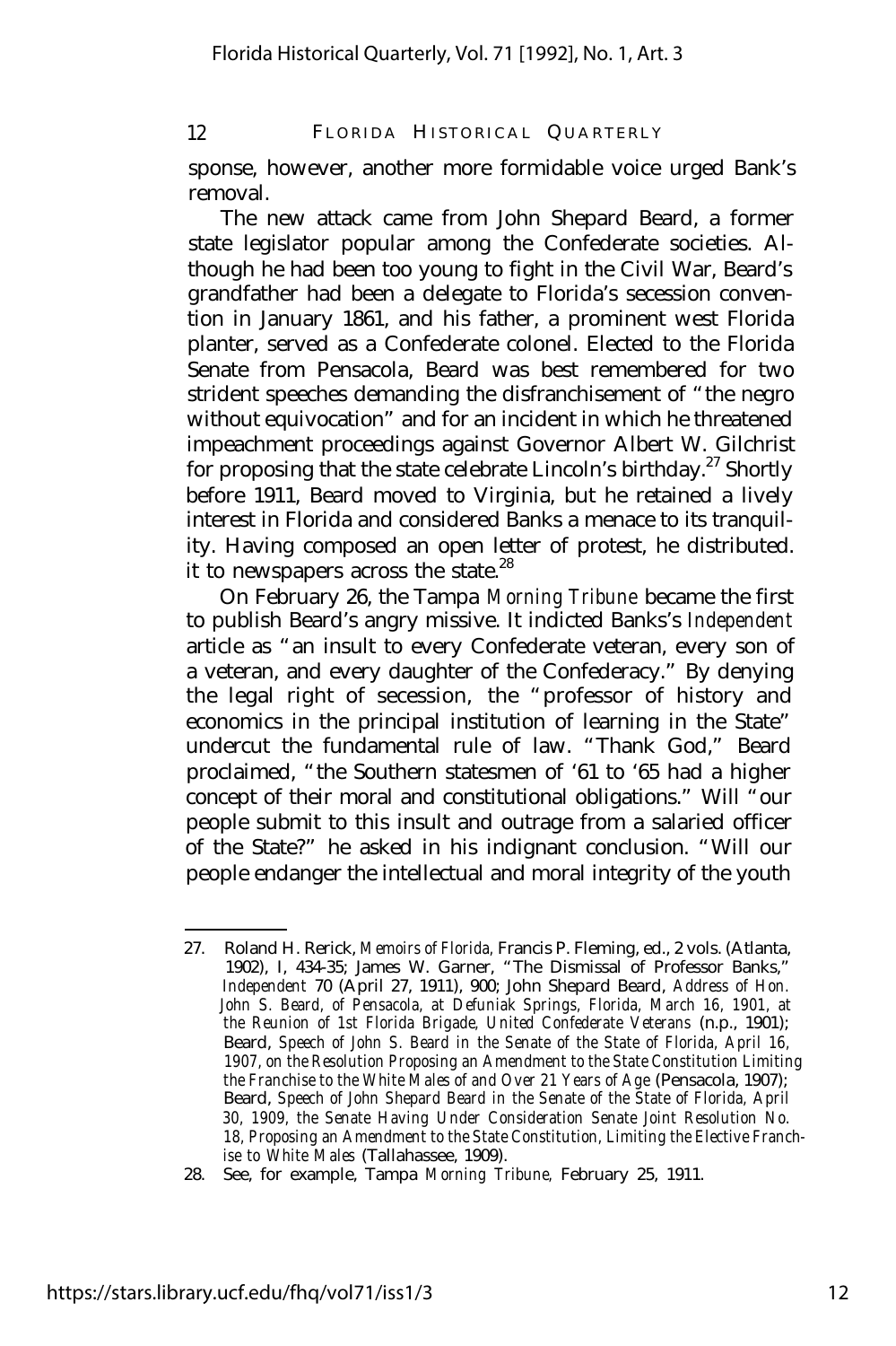who attend the University of Florida, by consenting to the retention . . . of one who promulgates such mental and moral virus. "29

This galvanized President Murphree. He immediately sought advice and counsel from Francis P. Fleming, Jr., a Board of Control member. Writing a carefully worded letter that praised Banks and at the same time artfully distanced himself and the University from Banks's ideas, Murphree assured Fleming that "the article in question is not half so bad as John Beard makes it out to be" and that Dr. Banks is "one of the very best men on our faculty." The president felt confident that no other teacher held Banks's views and that on no occasion had Banks expressed his controversial ideas in the classroom. "I am sure," Murphree soothed, that "he would not undertake to prejudice . . . boys who were brought up" to believe in the "righteousness of the Southern cause.<sup>"30</sup>

On March 3, 1911, the Board of Control assembled in Gainesville for its monthly meeting, reviewed the controversy, and voted to take no action until its next scheduled gathering in early April. If the board and the president hoped that the outcry against Banks would diminish in time, they were disappointed by an editorial published that same day in one of the state's rural newspapers. "Whoever has the hiring of professors," declared the Polk County *Record,* "should invite this one to send in his resignation."<sup>31</sup>

Throughout March, Confederate societies raised an angry chorus against the offensive historian. They petitioned Governor Gilchrist, clamored for Banks's removal, and threatened severe political consequences should he remain. The United Daughters' Esther Carlotta lectured the governor that Banks must be replaced because an instructor with his views was "not fitted to teach true and unprejudiced history." From all over Florida,

<sup>29.</sup> John Shepard Beard to editor, Tampa *Morning Tribune,* February 26, 1911.

<sup>30.</sup> Murphree to Francis P. Fleming, February 27, 1911, box 15, Murphree Records.

<sup>31.</sup> Board of Control Minutes, March 3, 1911, reel 1, microfilm, University of Florida Archives; Polk County *Record* clipping, March 3, 1911, Enoch Marvin Banks File, Oral History Archives, Florida Museum of Natural History, University of Florida, Gainesville (hereafter Banks File). In its editorial, the Polk County *Record* challenged Banks's view that slavery was a detriment to the South. African slavery, it argued, was a burden to the white man and "an unimaginable blessing" to the Negro race. The newspaper also published a copy of John Shepard Beard's letter in the same issue.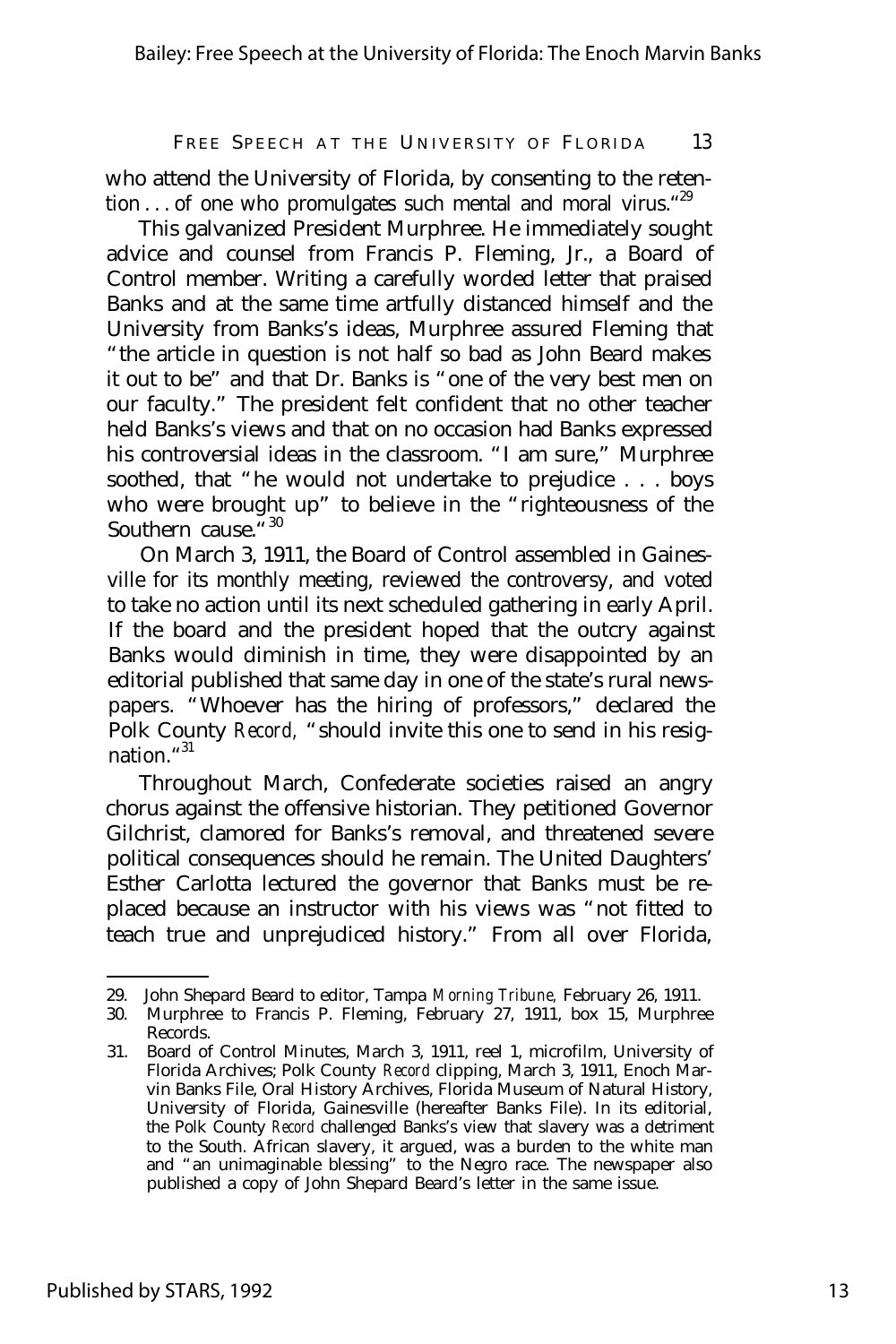veterans camps, their related organizations, newspaper editors, and local politicians echoed the strident rhetoric of Beard and Sister Esther Carlotta. Early in the month, Senator E. L. Carney from Ocala promised the Confederate societies that should the governor fail them, he would personally move for legislative sanctions against Professor Banks.<sup>32</sup> In Jacksonville, the influential R. E. Lee Camp of the United Confederate Veterans resolved that the teachings of a man such as Banks "implanted in the minds of the youth a doctrine . . . that their fathers were either fools, knaves or traitors." His article was "a vicious attack upon the heroes of the South, a reflection on the patriotism and manhood of her sons, [and] an insult to the chivalric women of our South land." They insisted the governor and the University "remove this man from office, and . . . place therein a man who will teach history as it is and not mislead and poison the minds of the rising generation."<sup>33</sup>

Although the University of Florida's administrators had little public sympathy for Banks or his ideas, they realized that capitulation before the Confederate societies threatened the school's academic integrity. Nonetheless, every attempt to reduce criticism or to seek compromise with the societies proved frustrating. Board of Control member Edward L. Wartmann temporarily calmed the vice-president of the UDC of Ocala with the promise that the "proper course" would be pursued. "If John Beard would only 'let up,'" he wrote Murphree, "I feel sure we can manage to quiet things." The unnerved president responded that he would ask board member P. K. Yonge to use his influence to placate "Mr. 'Pompous' John Beard."<sup>34</sup>

Banks wilted before his adversaries. Murphree, who was already inclined to sacrifice "a sound educational policy" of academic freedom for the "temporary expediency" of silencing the Confederate societies, was deeply relieved when Dr. Banks "made it simple" by sending in an unconditional resignation on

<sup>32.</sup> Edward L. Wartmann to Murphree, March 9, 1911, Banks File.

<sup>33.</sup> *Resolution of R. E. Lee Camp #58 of United Confederate Veterans* (n.p., n.d.); Ocala *Star* clipping, March 10, 1911; Albert W. Gilchrist to W. S. Stetson (R. E. Lee Camp #58, United Confederate Veterans), March 27, 1911; Murphree to Samuel Pasco, April 3, 1911, Banks File. See also Esther Carlotta to Gilchrist, n.d., *Minutes of the Sixteenth Annual Convention, Florida Division, Daughters of the Confederacy* . . . *1911* (n.p., 1911), 60-61.

<sup>34.</sup> Wartmann to Murphree, March 13, 1911; Murphree to Wartmann, March 14, 1911, Banks File.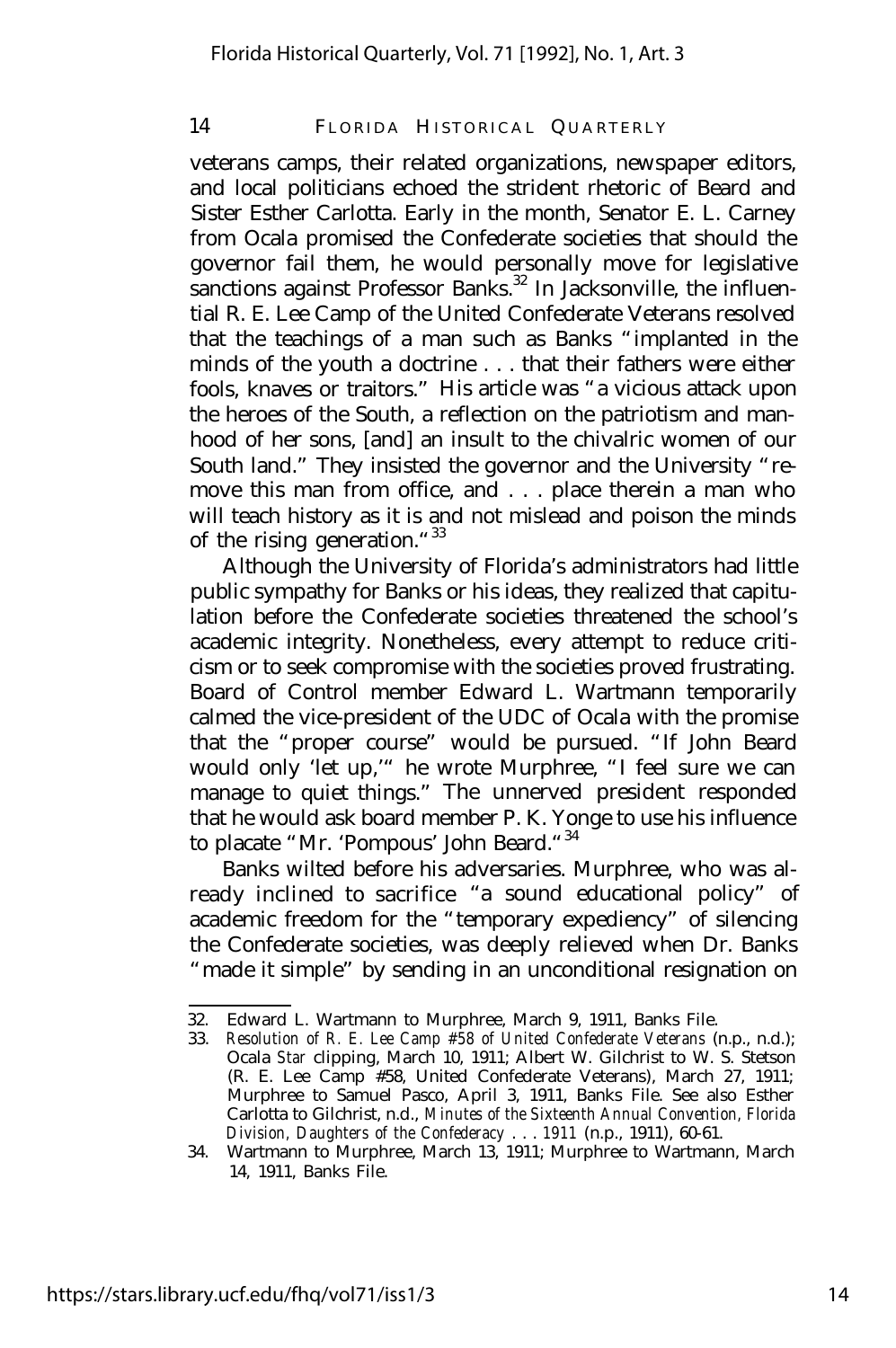March 9, 1911. Nonetheless, Murphree hesitated to accept it, fearing that the University would "face severe condemnation" for its "seeming intolerance of freedom of speech."<sup>35</sup> Within the week, a powerful Georgia publication proved his apprehensions real.

Alerted to the controversy by hostile newspaper articles throughout Florida, the Atlanta *Constitution* rushed to the defense of "Enoch Marvin Banks, a native Georgian and Professor of history and economics." In two editorials it shamed the *Florida Times-Union* and other Florida journals for their blatant disregard for fundamental First Amendment guarantees. Responding to those who accused Banks of promoting anarchy, the Georgia newspaper claimed that true anarchy was the "virtual abridgment of.. . free thought and free utterance." In the modern South, it pontificated, a "mental gag-law has no place.... It is the sworn enemy of all progress."<sup>36</sup>

While the *Constitution's* pronouncements had little discernible impact upon Florida's newspapers or its Confederate societies, they profoundly troubled President Murphree and many of Banks's colleagues at the University. Murphree urged each Board of Control member to read the Atlanta editorials and then professed himself in sympathy with their content. "My . . . attitude in this matter," he explained, "is in favor of upholding freedom of speech and freedom of publication— the soul of the University." But given the situation's explosive nature, the retention of Banks threatened "the very life of the institution." Having agreed with the Atlanta *Constitution,* he lamented that it was not expedient to act according to its teachings. $37$ 

The board was scheduled to meet in Jacksonville on April 1. Already cowed by officers and members of the Confederate societies and prepared to acquiesce to their demands, the University administration received one more heavy-handed reminder

<sup>35.</sup> Banks to Murphree, March 9, 21, 1911; Murphree to Wartmann, March 11, 1911; Murphree to P. K Yonge, March 14, 18, 1911; Murphree to Fleming, March 14, 17, 1911; Fleming to Murphree, March 15, 1911; Murphree to W. D. Finlayson, March 18, 1911, Banks File.

<sup>36.</sup> Atlanta *Constitution,* March 13, 16, 1911. See also Banks to editor, Atlanta *Constitution,* March 18, 1911.

<sup>37.</sup> Murphree to Wartmann, March 14, 1911; Murphree to Fleming, March 14, 17, 1911; Fleming to Murphree, March 15, 1911; Yonge to Murphree, March 16, 1911, Banks File.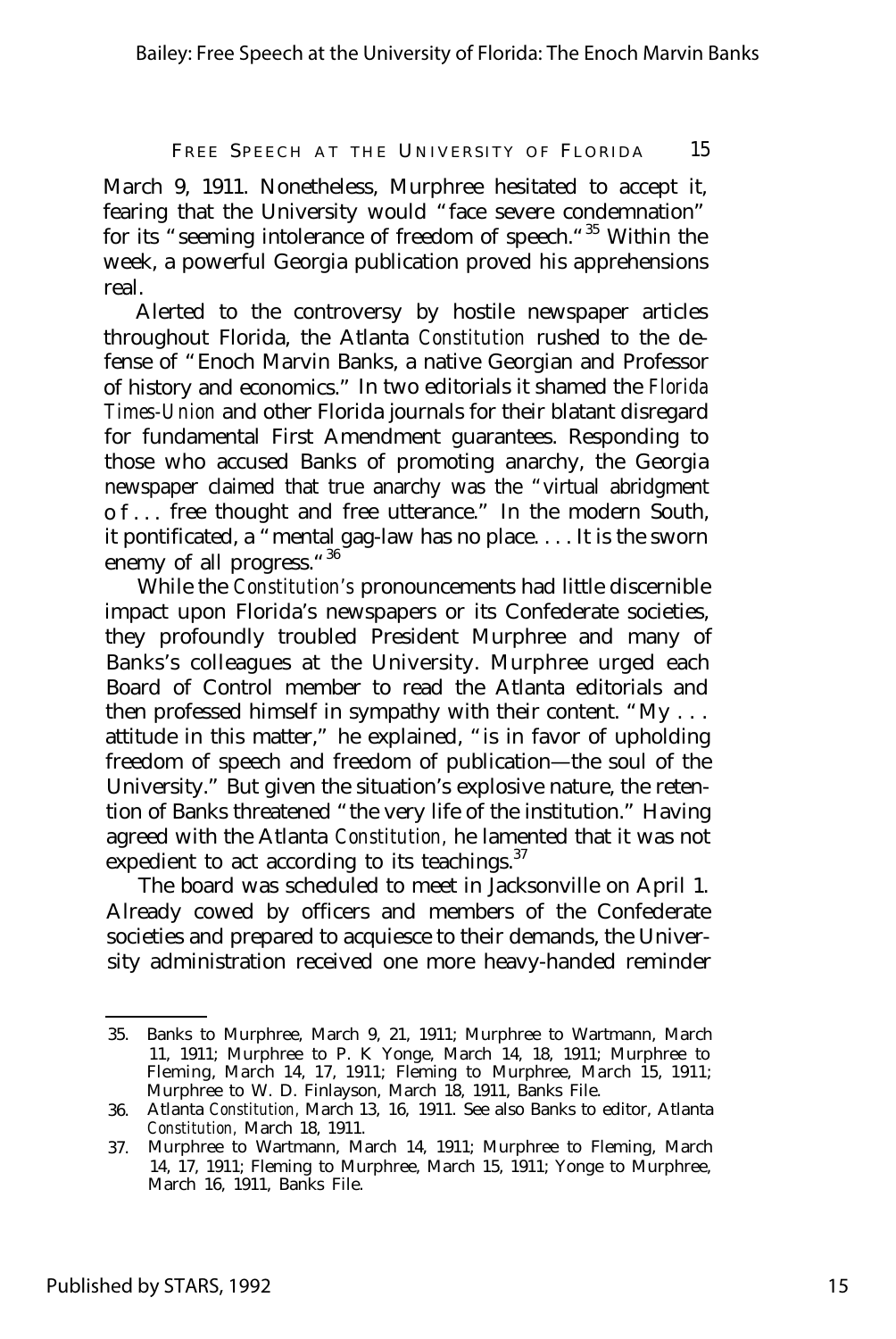that Banks's position was untenable. On the eve of the board's gathering, the *Times-Union* ostensibly praised Virginia's Confederate veterans for their diligent opposition to a biased textbook adopted by one of their state colleges. In reality, they were making an unvarnished threat aimed at Florida officials. "Not only do we object to books which instill . . . heresies," it editorialized, "we insist that teachers who hold such views are unfit to instruct Southern children." School administrators could not claim innocence when such malignancies appeared. "To say that one teacher in a college or university is responsible is not enough— the whole body is guilty when it permits wrong or condones it. . . . Shall we see ourselves denied the benefit of our institutions because some man or men in charge choose to prostitute them to evil? Put out the bad books and refuse to employ the teachers. "38

The board met, reviewed letters of protest against Banks, and instructed Murphree to accept Dr. Banks resignation effective at the close of the academic year. Immediately thereafter both Governor Gilchrist and President Murphree sent forth appropriate announcements to the commanders of the state's Confederate Veterans camps and to other important officers in the societies. Among them, Sister Esther Carlotta cherished the courteous letters she received from the governor and State Board of Control saying that Professor Banks's resignation had been accepted.<sup>39</sup>

The controversy quickly lost intensity. To be sure, critics attacked the University for failing Banks, but their outcries had neither the conviction nor the staying power of the Confederate societies. Magnanimous in victory, the *Florida Times-Union* published a long, rambling letter from Banks in which he characterized the journal's editorial practices as more appropriate to "Russia with her repressive policies" than to the United States

<sup>38.</sup> Jacksonville *Florida Times-Union,* March 31, 1911

<sup>39.</sup> Florida Board of Control Minutes, April 1, 1911, reel 1. Murphree to Gilchrist, April 3, 1911; Murphree to D. H. Yancey, April 3, 1911; Gilchrist to Murphree, April 6, 1911; Murphree to B. F. Holland, April 6, 1911; Murphree to William Hood, April 6, 1911; Pasco to Murphree, April 10, 1911: Murphree to Wartmann, April 10, 1911, Banks File. See also *Minutes of the Sixteenth Annual Convention,* 61. On April 6, 1911, the Bartow *Courier-Informant* published the anti-Banks resolution of the Francis S. Bartow Chapter of the UCV. "Professor Banks is a paid teacher of history in the principal institution of learning in the State," the resolution stated, "and as such has no right to give public utterance to such teaching, whatever may be his right to his own private opinions."